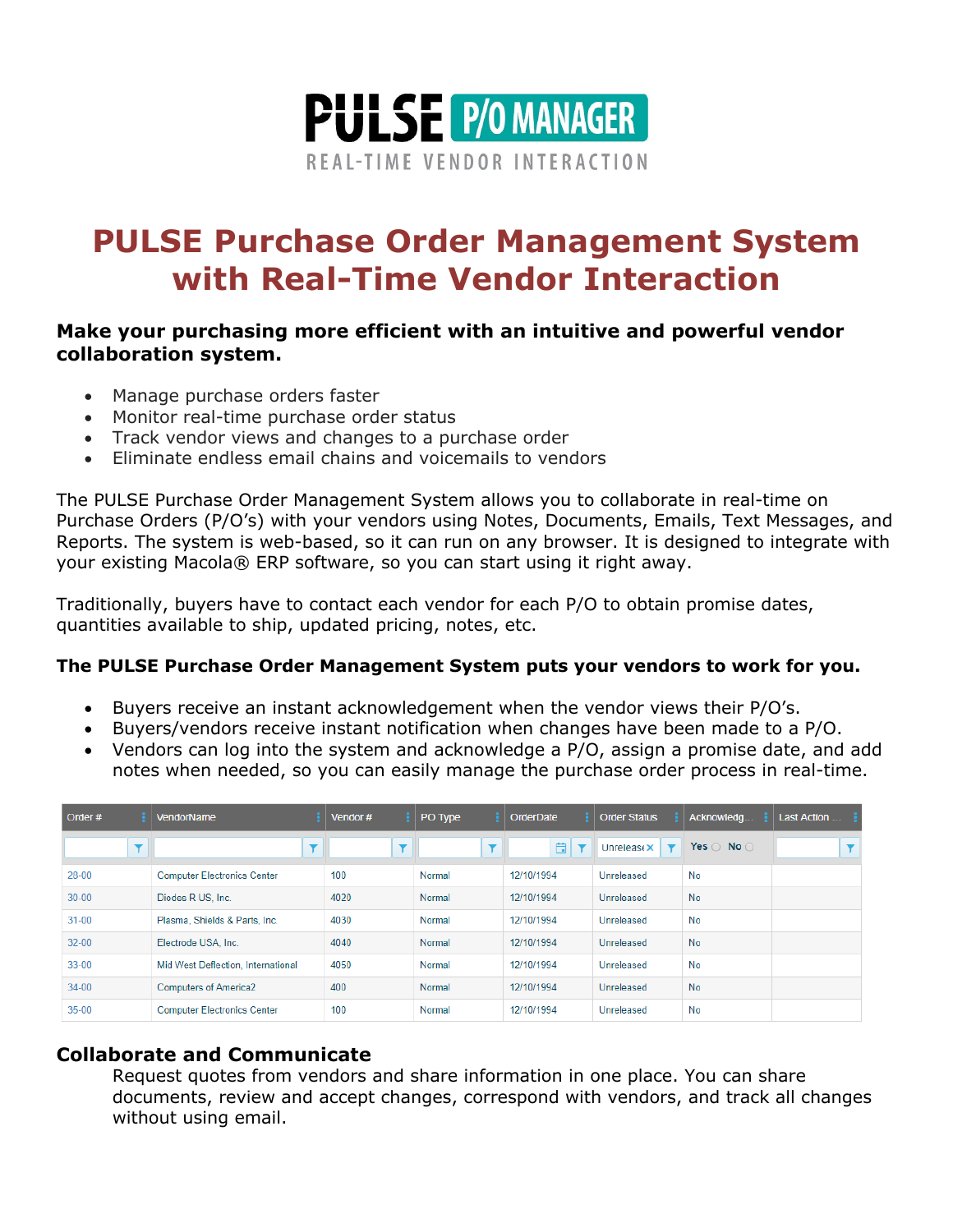## **Automation**

Share information automatically. Your vendors automatically receives email and text notifications when a purchase order has been modified, approved, or needs to be reviewed. You can easily see who needs to take action next.

## **Integrated Notes Engine**

This provides a convenient space for you and your vendors to share notes regarding a specific purchase order.



# **Reporting**

Create your own custom reports or utilize pre-developed reports.

## **Advanced Grids**

Design the display of fields, add or remove columns, filter, sort, and group by any field.

# **Email and Text**

Receive an automated text or email for important events that happen during the life cycle of the purchase order process, such as date or price changes, approvals, new notes, etc.

#### **History**

All changes made to a purchase order by either a buyer or a vendor are tracked and can be viewed by all.

# **Dashboard**

Create your own custom dashboard display with real-time results generated from user defined searches. Users can immediately see the next steps on an outstanding P/O right from the dashboard. For example, you can view:

- Open P/O's that the vendor has never viewed
- Open P/O's that the vendor has viewed
- Notes that have been viewed or acknowledged
- Which purchase orders are late and how late
- PO's that need your attention

# **Complete Control of User Interface**

Control what fields your vendors can view and modify (promise date, price, quantity, etc.) and track revisions made to a P/O.

#### **Documents**

Attach documents to your purchase orders that are accessible to your vendor throughout the purchasing process, so everything is in one place.